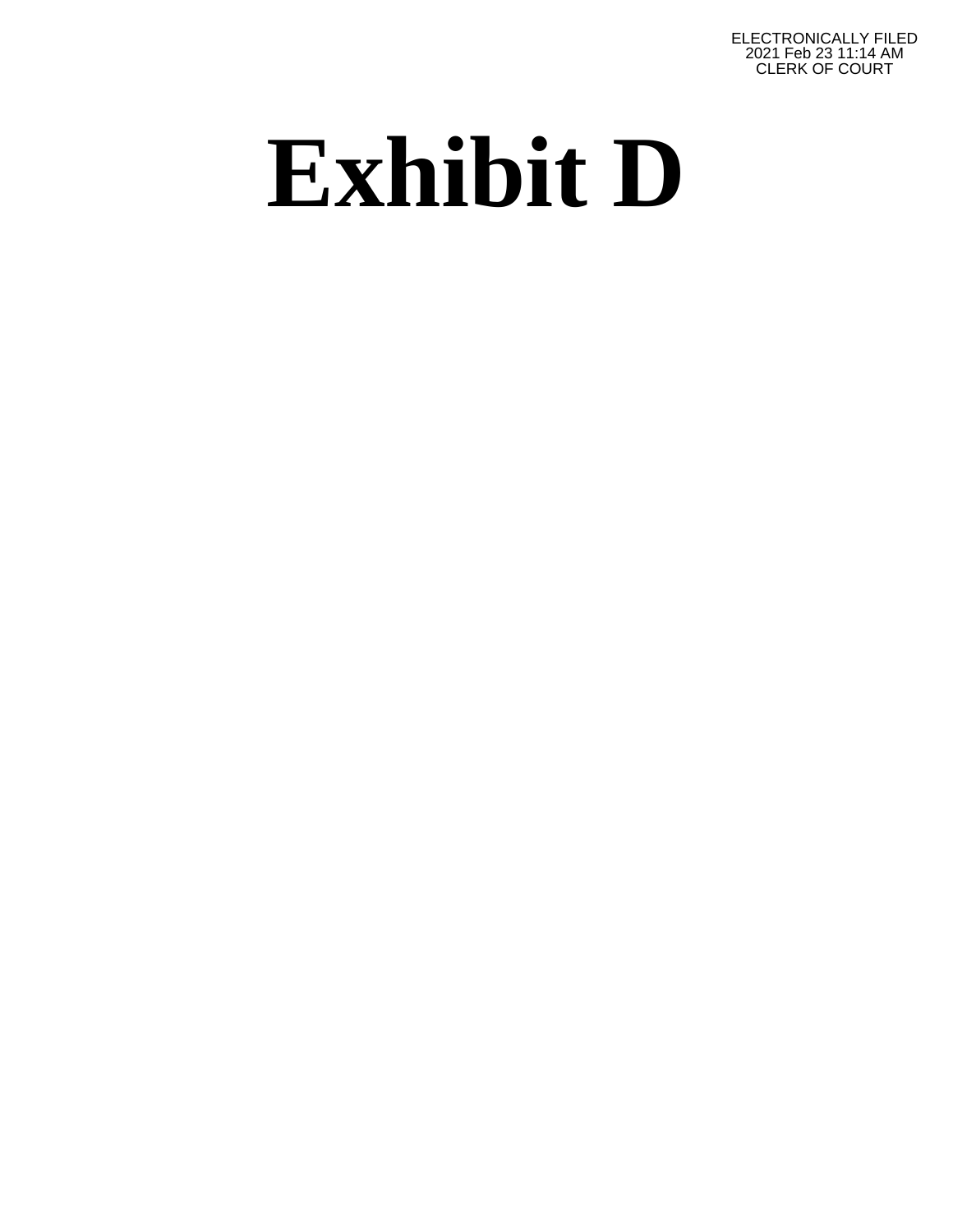Thank you.

## Marc Perrusquia

Director, Institute for Public Service Reporting



The University of Memphis 318 Meeman Memphis, TN 38152

O: 901.678.4238 | C: 901.634.2551

**From:** Buser, Larry <Larry.Buser@da.shelbycountytn.gov> **Sent:** Thursday, November 12, 2020 8:05 AM **To:** Marc Perrusquia (jmprrsqa) <Marc.Perrusquia@memphis.edu> **Subject:** RE: Colin Berryhill

## No cases.

**From:** Marc Perrusquia (jmprrsqa) [mailto:Marc.Perrusquia@memphis.edu] **Sent:** Wednesday, November 11, 2020 3:26 PM To: Buser, Larry <Larry.Buser@da.shelbycountytn.gov>; Buser, Larry <Larry.Buser@da.shelbycountytn.gov> **Subject:** Colin Berryhill

**\*\*\*\*\* WARNING: This is an EXTERNAL EMAIL. Please exercise caution \*\*\*\*\* \*\*\*\*\* DO NOT open attachments from unknown senders or unexpected email \*\*\*\*\* \*\*\*\*\* DO NOT click links from unknown senders or in an unexpected email \*\*\*\*\***

[ This EMAIL was not sent from a Shelby County Government email address. Please use caution. ]

Larry,

Back in July I wrote about MPD officer Colin Berryhill and Inspectional Services Bureau case I2019- 024. It involved allegations that Berryhill had used excessive force by Tasing citizens on three separate incidents. MPD told me then the case had never been referred to prosecutors. I'm looking to update this matter and wanted to double check to see if your office has any pending prosecution of Officer Berryhill. Thanks.